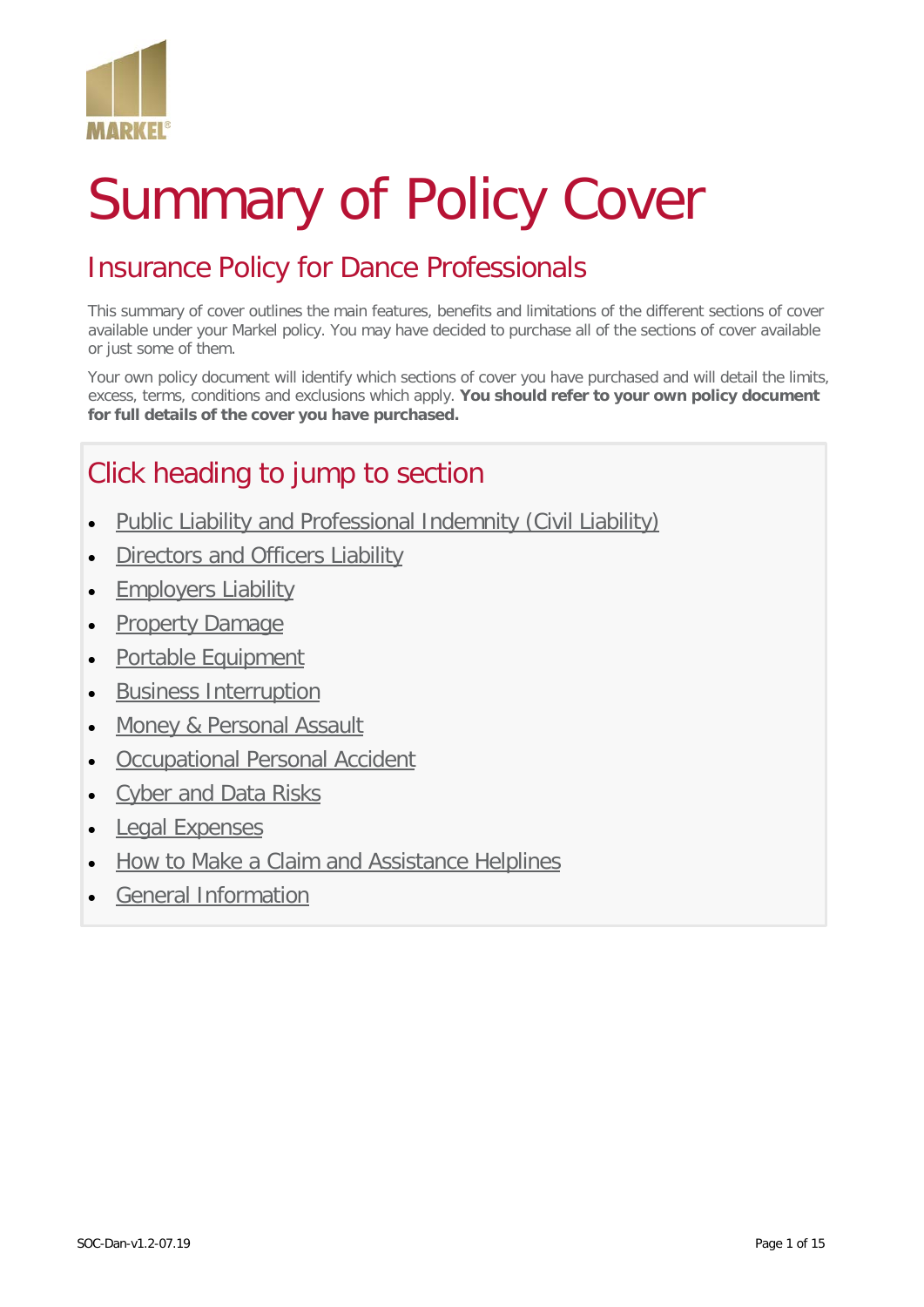# <span id="page-1-0"></span>Public Liability and Professional Indemnity (Civil Liability)

Pays your legal defence costs and damages you are legally liable to pay to other parties for injury or damage caused by your business activities, products, or incorrect professional services, advice or designs. Cover is provided for civil acts occurring during the Period of Insurance.

Claims must be brought with UK courts and a policy excess of £250 applies to each claim which involves loss or damage to someone else's property.

#### Cover includes:-

- Any civil liability claim which arises from your business operations (including your professional services) in the UK/EU or as a result of a product sold or supplied by you from the UK
- Loss of documents
- Court attendance expenses
- Costs incurred by you to reduce the chances of a claim being made against you
- Payment of outstanding fees to avoid a counter claim (and a debt recovery helpline)
- Public relations response service
- Legal defence costs in respect of criminal proceedings brought under the Health & Safety at Work Act or Consumer Protection and Food Safety Act
- Indemnity to principals for whom you are performing work
- Damage to hired or rented premises (but not liability assumed under a tenancy agreement)
- Liability arising under the Defective Premises Act or Data Protection Act
- Personal liability arising from (non-manual) visits outside the UK

#### Cover excludes:-

- Fines, penalties and liquidated damages
- Infringement of patents, misappropriation of trade secrets or deliberate breaches of confidentiality or intellectual property rights
- Trading losses, directorship responsibilities, commercial and contract disputes
- Loss, damage or destruction of electronic data
- Injury to you or your employees
- Loss or damage to property belonging to you, or in your care, custody or control
- Pollution other than when arising from a sudden, identifiable and unexpected incident outside of the USA and/or Canada
- Asbestos (materials and products) and products knowingly used in aerial devices, the petrochemical industry or which are exported to the USA
- Contractual agreements making you responsible for losses that would not exist in the absence of the agreement

#### Specific requirement:-

• All equipment used for the purposes of carrying out your professional services must be calibrated and maintained in accordance with manufacturers recommendations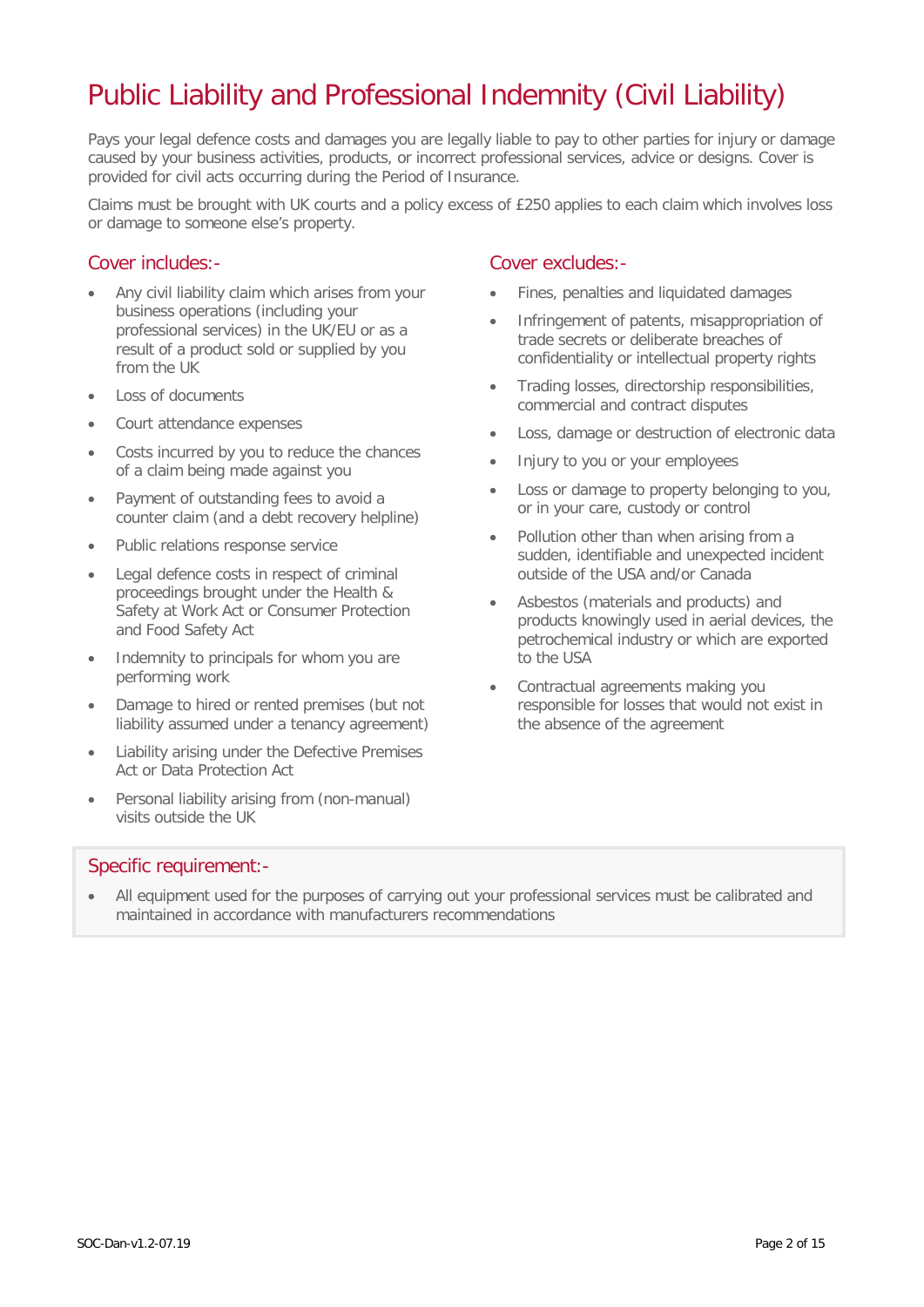# <span id="page-2-0"></span>Directors and Officers Liability

Pays your legal defence costs and damages you are legally liable to pay to other parties following a wrongful act committed by you in your capacity as a company director or officer. Cover is provided for all claims that are made during the Period of Insurance.

Claims can be brought in any court other than those under the jurisdiction of the United States of America or Canada.

#### Cover includes:-

- Outside board appointments
- Costs and expenses in relation to disqualification proceedings, official investigations, environmental proceedings, extradition proceedings or proceedings brought under the corporate Manslaughter and Corporate Homicide Act
- Company reimbursement
- Thirty day discovery period following expiry of the policy, with the option to extend this further at an additional premium
- 72 month discovery period for retired directors (should we refuse to renew the policy)
- Public relations response service
- Non-executive and emergency costs and expenses provisions
- Court attendance expenses

- Fines and penalties
- Dishonest and malicious acts
- Prior and pending litigation
- Any disqualification, investigation, environmental or extradition proceeding, or any wrongful act committed or attempted after the effective date of a takeover or merger
- Injury, property damage and professional services
- Acts committed in your capacity as a trustee or administrator of a pension scheme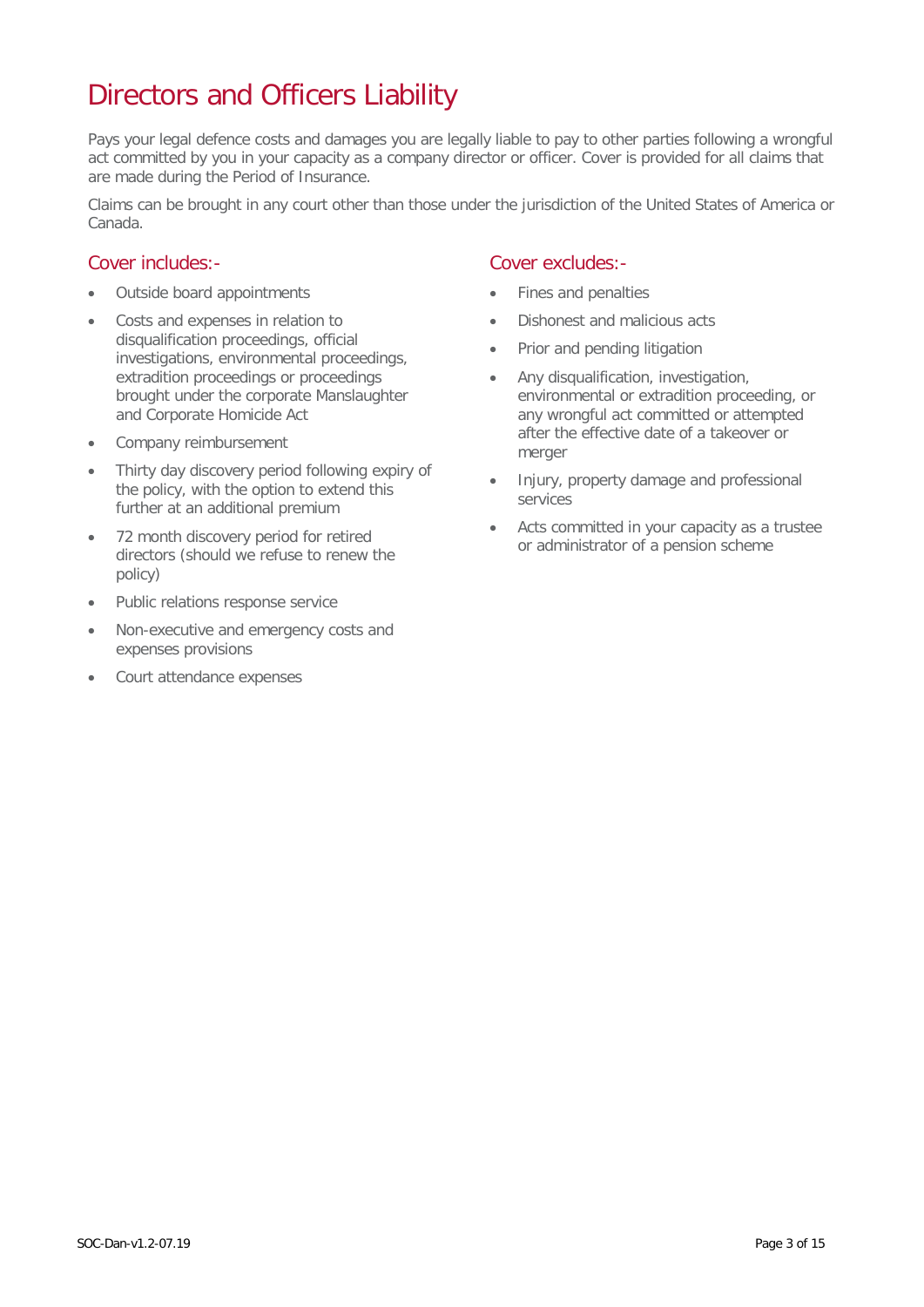# <span id="page-3-0"></span>Employers Liability

Pays your legal defence costs and compensation you are legally liable to pay to employees who have suffered an injury whilst working for you. This cover is mandatory for all employers (including limited liability companies with more than one director). Cover is provided for all claims occurring during the Period of Insurance.

Claims must be brought within UK courts.

#### Cover includes:-

- Court attendance expenses
- Legal defence costs in respect of criminal proceedings brought under the Health & Safety at Work Act

- Fines and penalties
- Any bodily injury occurring offshore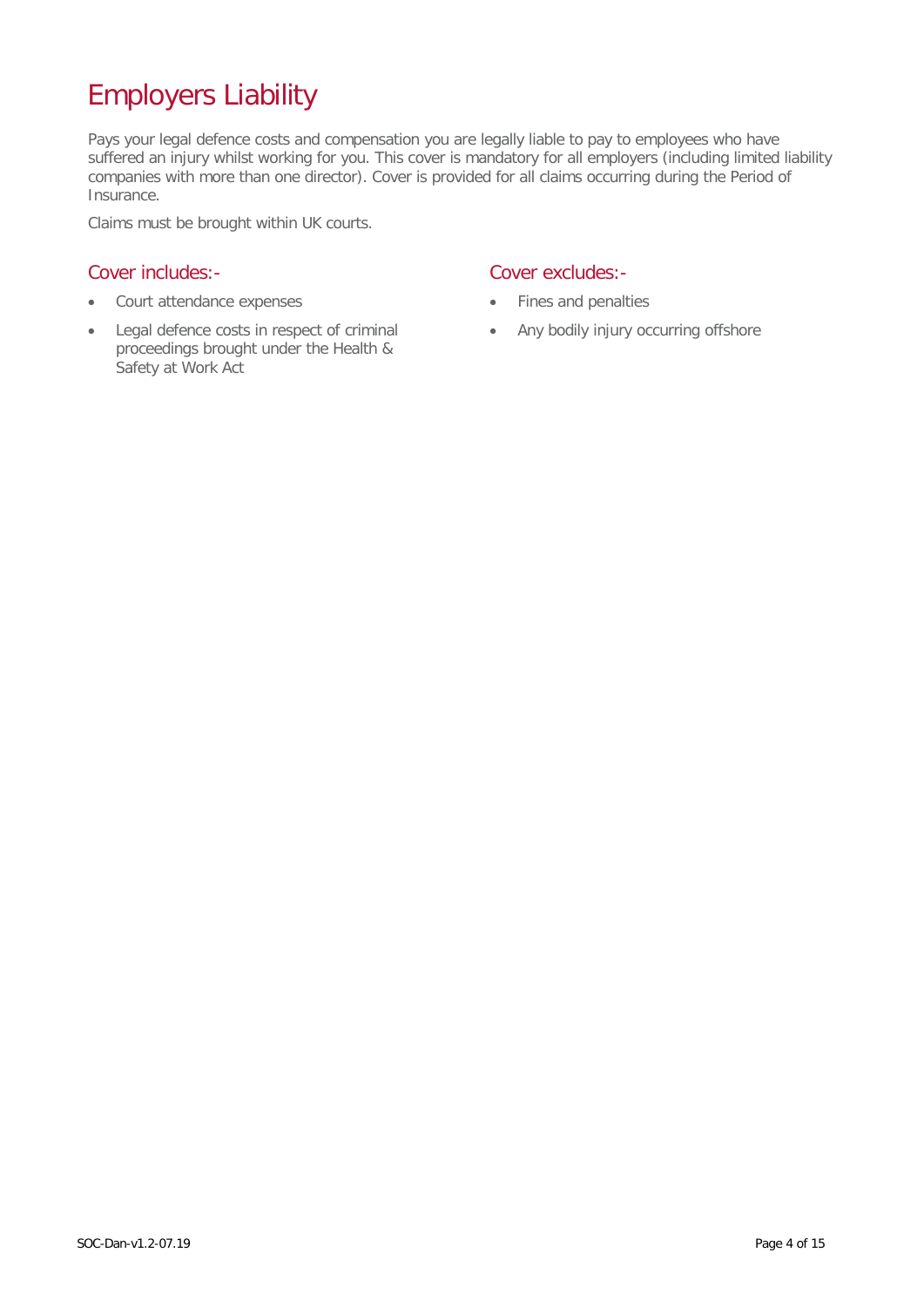# <span id="page-4-0"></span>Property Damage

Pays the costs of repairing or replacing your buildings and their contents (buildings cover not available if you work from home) following accidental loss, destruction or damage (including, fire, flood, explosion, storm, theft, etc.). Cover is provided for all claims occurring during the Period of Insurance.

A policy excess of £250 applies to each claim, but this increases to £1,000 in respect of claims that involve subsidence.

#### Cover includes:-

- Professional fees incurred to repair, restore or replace the property
- Damage to the grounds of the premises caused by the emergency services
- The costs of removing debris, dismantling or demolition or shoring up or propping up following damage
- Protection whilst the property is temporarily removed for cleaning, renovation or repair following damage
- Protection for your computer systems records that are temporarily removed from your premises
- Loss of documents
- Additional metered water charges following an accidental escape of water from your premises
- Computer breakdown and resultant data restoration
- Property at exhibitions
- Replacement locks (following the theft of keys)

#### Cover excludes:-

- Subsidence to yards, car parks, roads, pavements, walls, gates or fences at the premises unless the buildings at the premises are damaged at the same time by the same cause.
- Any flat roof that is not properly maintained or is greater than 10 years old
- Weather damage to fences, gates and moveable property
- Wear and tear
- Defective workmanship and operational error
- Theft where entry or exit from the building has not been caused by forcible or violent means
- Computer breakdown as a result of gradual deterioration, wear and tear, inherent defect or computer virus, age (over 10 years), lack of back-up data or maintenance
- Electrical or mechanical breakdown

#### Specific requirements:-

- We must be informed when any building or any part of a building is to become unoccupied
- You must comply with all statutory regulations with regard to the examination of vessels, machinery or apparatus
- The following security protections (and/or any subsequent protections installed or fitted at our request) are in full and proper use at all times when the premises are closed for business or left unattended and will be maintained in proper working order throughout the period of insurance.
	- o all external doors (and any internal doors leading to any part of the Buildings not in Your sole occupation) to be secured with either
		- **i** if an aluminium door: a cylinder mortice deadlock, or
		- if an armoured plate door: the door manufacturer's locks as supplied, or
		- if a UPVC door: a multi-point locking system incorporating a minimum of 3 deadbolts
		- **ii** if any other type of single leaf door
			- where the door thickness is at least 4.5 cm: a five lever mortice deadlock to at least British Standard 3621 together with a 17.5 cm boxed steel striking plate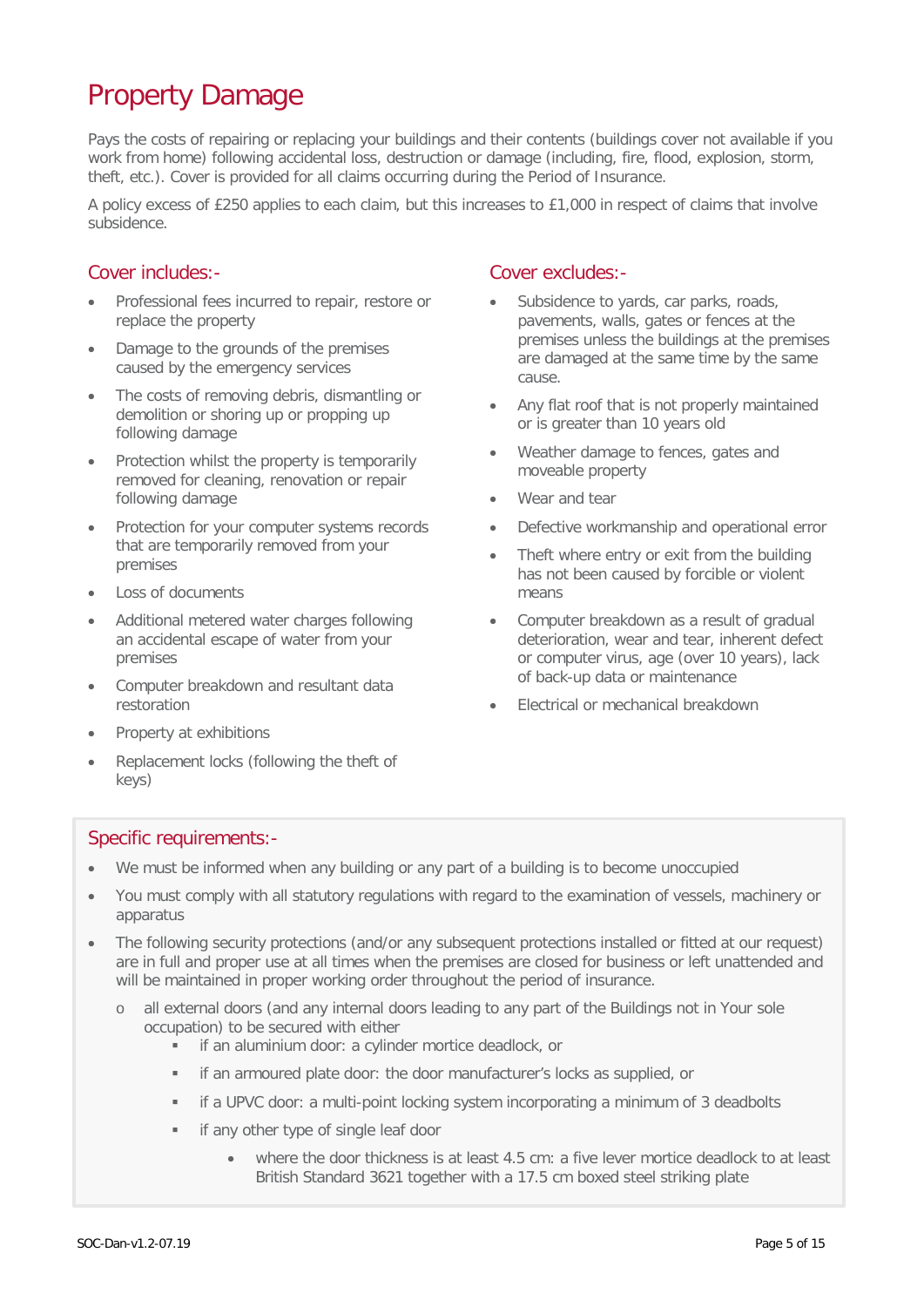- where the door is less than 4.5 cm thick: a deadlocking rim latch keyed into the deadlock position or a mortice deadlock and two key operated security bolts engaging with the door frame and with internal operation only
- o if double leaf doors:
	- the standing leaf secured with internal surface mounted key operated security bolts or concealed flush bolts sited top and bottom engaging with the door frame and the floor, and
	- the final closing leaf secured with either a lock fitted as above dependent on door type or both leaves fitted with a coach-bolted locking bar secured with a close shackle padlock (or, if the locking bar is sited internally, either a close or open shackle padlock) having at least five levers
- o if a designated fire door: either
	- a panic bar locking system incorporating bolts which engage both the head and sill of the door frame, or
	- a mortice lock having specific application for emergency exit doors and which is operated from the inside by means of a conventional handle and/or thumb turn mechanism.
- o all external ground floor and accessible windows and/or skylights are secured with key operated window locks or screwed shut.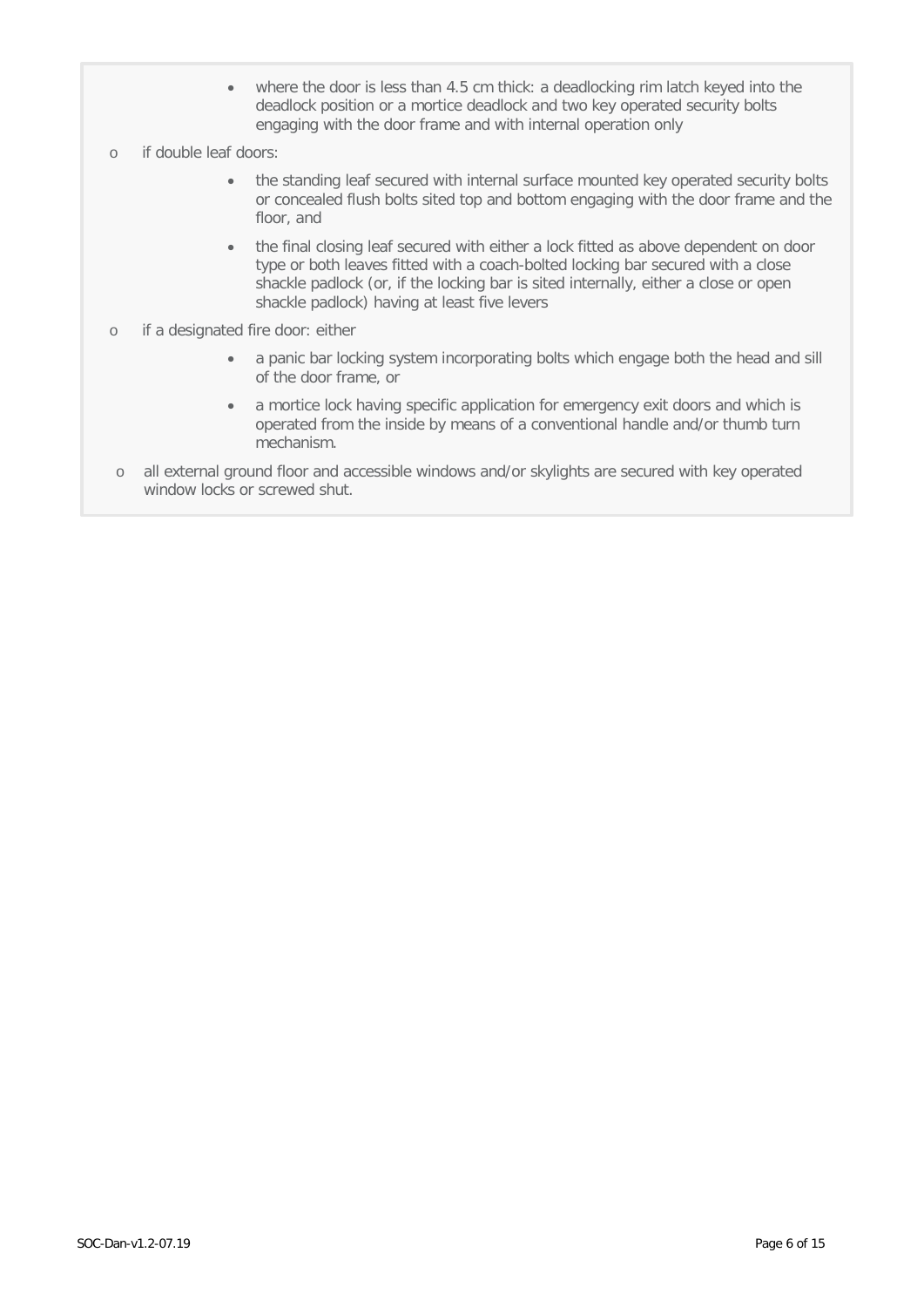# <span id="page-6-0"></span>Portable Equipment

Pays the costs of repairing or replacing your portable equipment following accidental loss, destruction or damage, anywhere in the world. Cover is provided for all claims occurring during the Period of Insurance.

A policy excess of £250 applies to each claim.

#### Cover includes:-

• Computer breakdown and resultant data restoration

#### Cover excludes:-

- Equipment fitted to a vehicle, works of art, gold, silver and precious metals and personal effects
- Computer breakdown as a result of gradual deterioration, wear and tear, inherent defect or computer virus, age (over 10 years), lack of back-up data or maintenance
- Unattended property and unexplained disappearance

#### Specific requirements:-

- Equipment left unattended in vehicles must be concealed in a locked boot area of a locked and secured vehicle and will only be covered if entry has been forced
- Equipment left unattended at an exhibition venue must be in a locked case, cabinet or locker and will only be covered if entry has been forced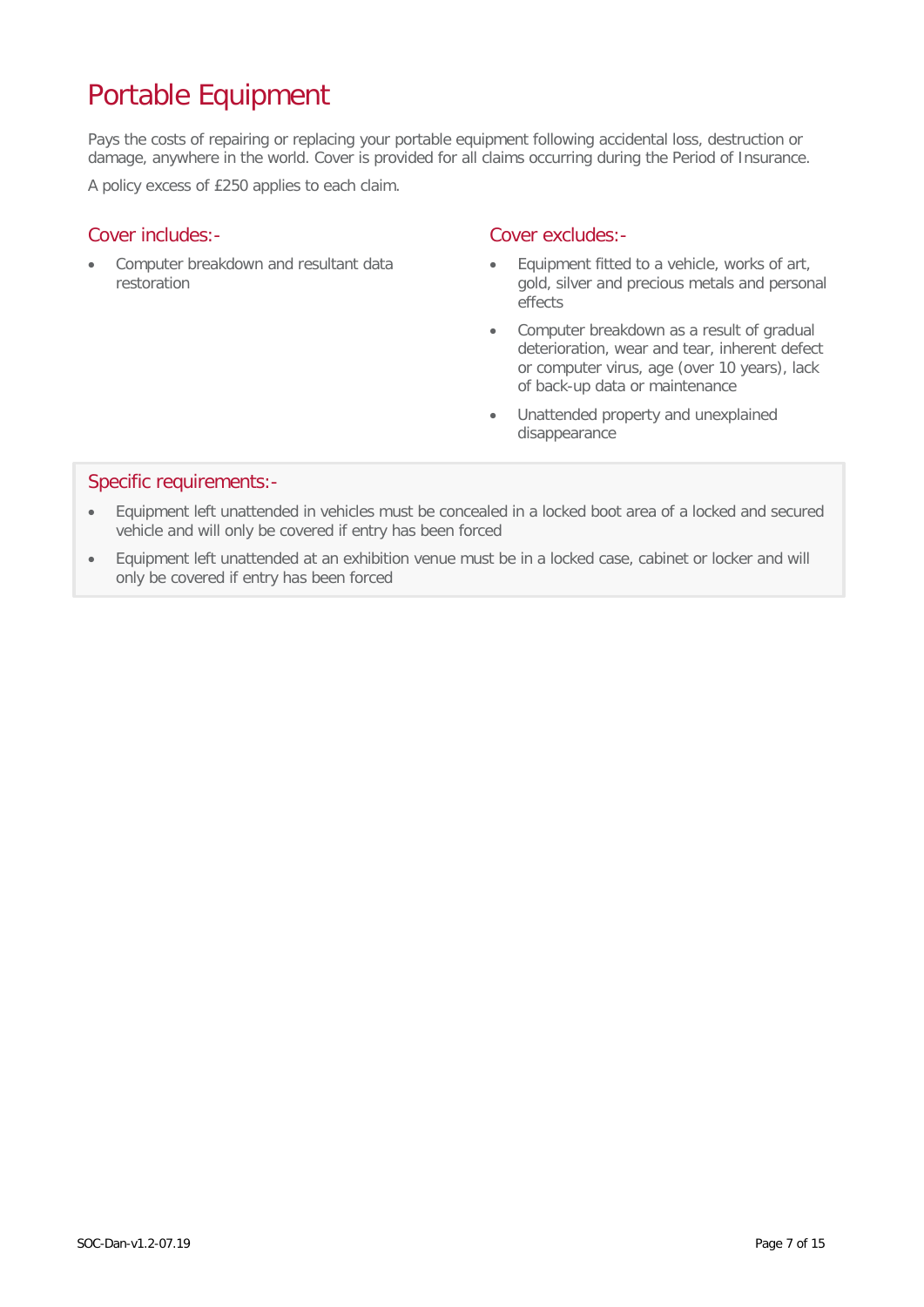### <span id="page-7-0"></span>Business Interruption

Pays loss of your income and the increased costs of containing your potential loss of income (e.g. renting alternative premises etc.) following a property damage claim. Cover is provided for all claims occurring during the Period of Insurance.

#### Cover includes:-

- The income shortfall you have incurred
- The additional amount of money you have spent to contain the shortfall (which cannot exceed the income shortfall)
- Standard 12 month indemnity period

- Loss caused by confiscation by any government, public, local or customs authorities
- Loss, destruction or damage to electronic data
- The deliberate act of a supplier in withholding supply of water, gas, electricity, fuel, telecommunication or internet services.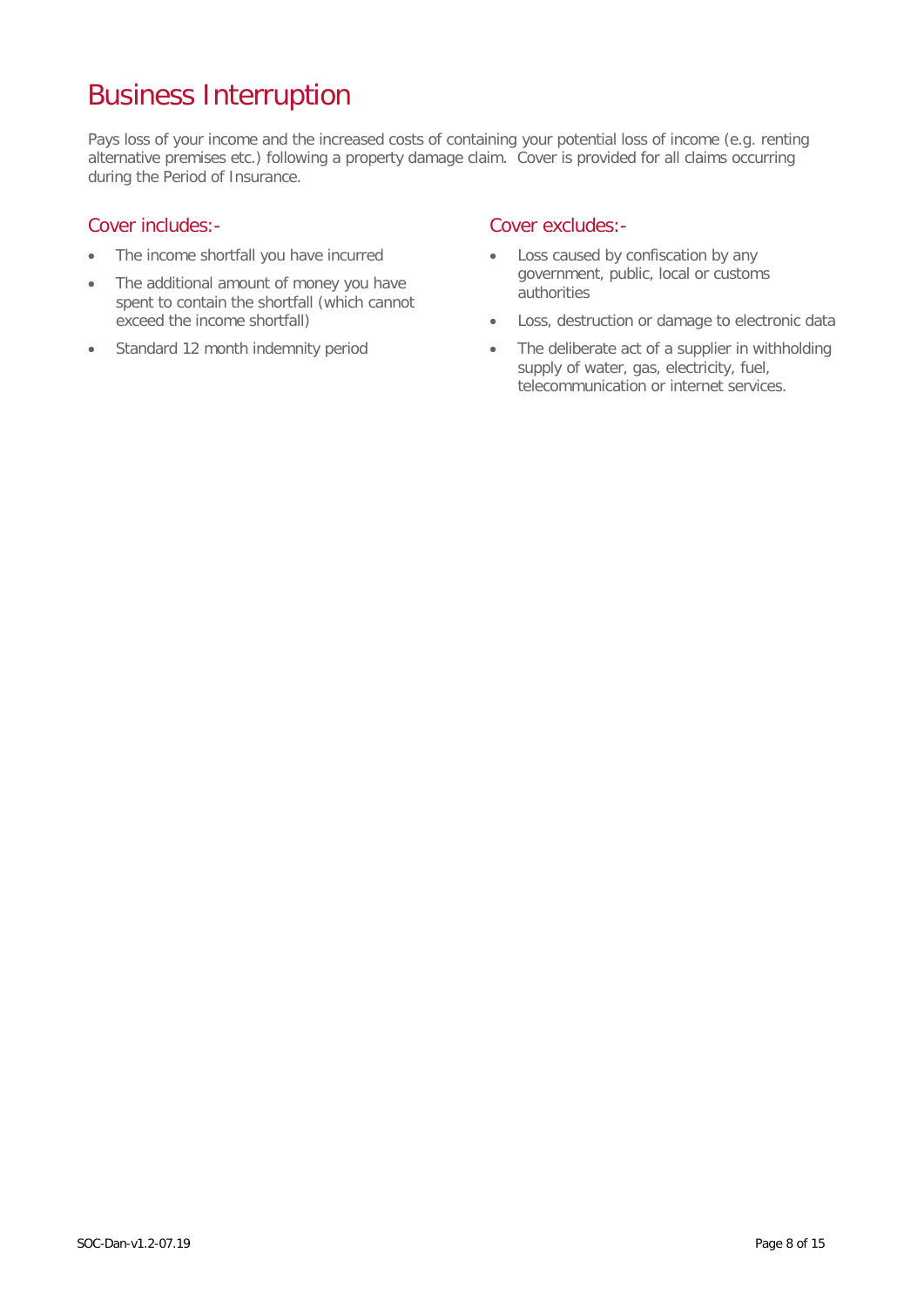### <span id="page-8-0"></span>Money & Personal Assault

Pays for loss or theft of money from premises or in transit and also provides benefits for those injured as a result of a robbery. Cover is provided for all claims occurring during the Period of Insurance.

#### Cover includes:-

- Money in transit, in the custody of collectors, on business premises or private residences, at contract and exhibition sites (where employees are working) or in a bank night safe
- Repairs of safe, strongroom, etc. following a theft
- Personal accident protection for those injured during a robbery, extending to include damage to personal effects and medical expenses
- Personal accident benefits payable in respect of death, loss of limbs, loss of sight, speech or hearing or permanent total disablement and temporary total disablement (up to 104 weeks)
- Business visits outside of the UK

#### Cover excludes:-

- Unexplained shortages and counterfeit currency
- Loss from fraud or dishonesty of an employee not discovered within 30 days of incident
- Gaming, amusement, change giving or vending machines and unattended motor vehicles
- Persons under the age of 16 and over the age of 75

#### Specific requirements:-

- A complete record of money in transit and on the premises must be retained separately away from where the money is kept
- Out of working hours any safe or strongroom key and or combination code must be kept away from the premises (or away from that portion of the premises where the safe or strongroom is located, if also a residence)
- Any transit of money in excess of £2,500 must be escorted by at least two responsible able-bodied adults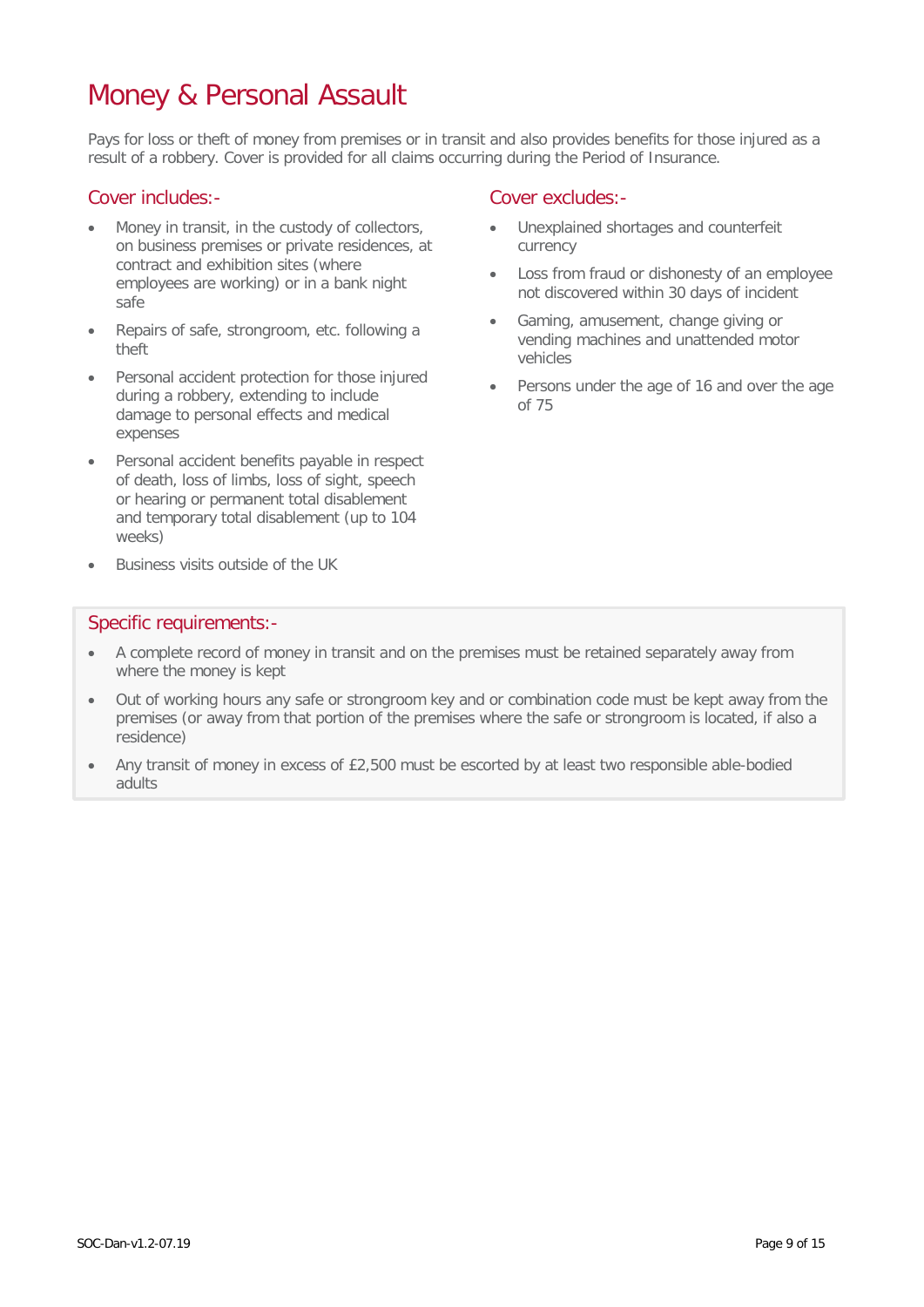# <span id="page-9-0"></span>Occupational Personal Accident

Pays a cash lump or weekly benefits when you are unable to work as a result of an injury sustained at work (or whilst travelling to or from work). Cover is provided for all claims occurring during the Period of Insurance.

With regard to claims that involve temporary total disablement (from carrying out your usual occupation), a deferment period of 14 days applies to each claim before any benefit shall be payable.

#### Cover includes:-

• Benefits payable in respect of death, loss of limbs, loss of sight, speech or hearing or permanent total disablement and temporary total disablement (up to 104 weeks)

- Suicide, self-injury, drug use, pregnancy and childbirth, pre-existing conditions and wilful acts
- Persons under the age of 16 or over the age of 75
- Sickness or disease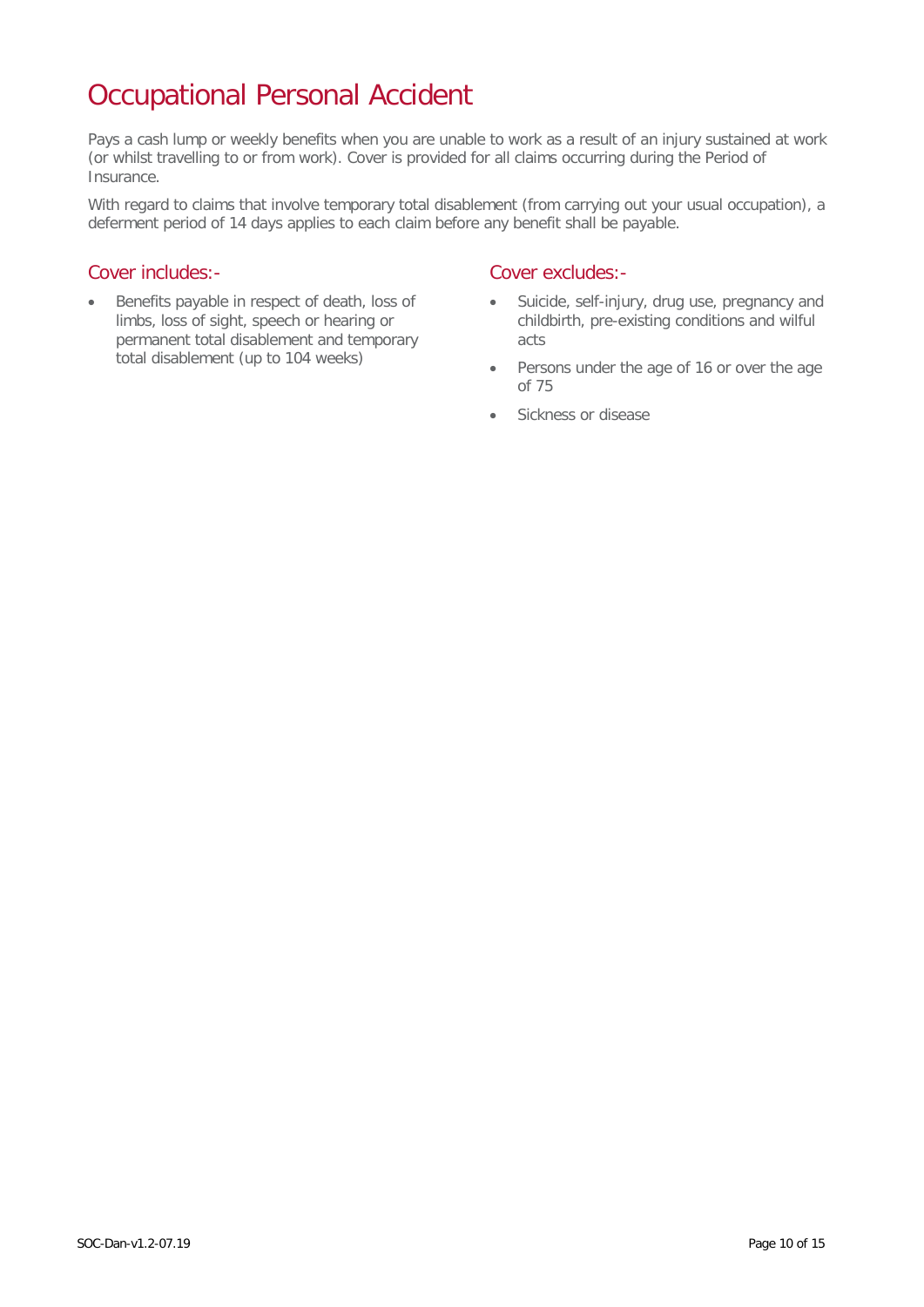# <span id="page-10-0"></span>Cyber and Data Risks

Following a 'cyber-attack', pays the costs of restoring data and equipment, informing clients, meeting ransom demands and loss of your net profit. Also pays your legal defence costs and damages you are legally liable to pay to other parties. Cover is provided for all claims that are made during the Period of Insurance.

Claims must be brought within UK courts and a policy excess of £250 applies to each claim.

#### Cover includes:-

- The provision of IT security specialist services (cyber response service) for a period of 90 days from the date of discovering the breach
- Negligent transmission of a computer virus
- Loss of net profit for a period of 30 days, following a 'cyber attack' on your business
- Court attendance expenses
- Cyber response
- Legal defence costs in relation to investigations or proceedings brought by the UK Information Commissioner's Office and (where legally permissible) the payment of any PCI penalty, fine or award imposed due to a breach of PCI data Security standards

#### Cover excludes:-

- Prior claims and circumstances known at Inception
- Electromagnetic or electrical disturbances
- Infrastructure failures including, but not limited to, interruption to electricity, telecommunication or internet services

#### Specific requirement:-

• You must not disclose the existence of the data extortion cover to anyone and you must advise, or allow us to advise the police, in the event of a data extortion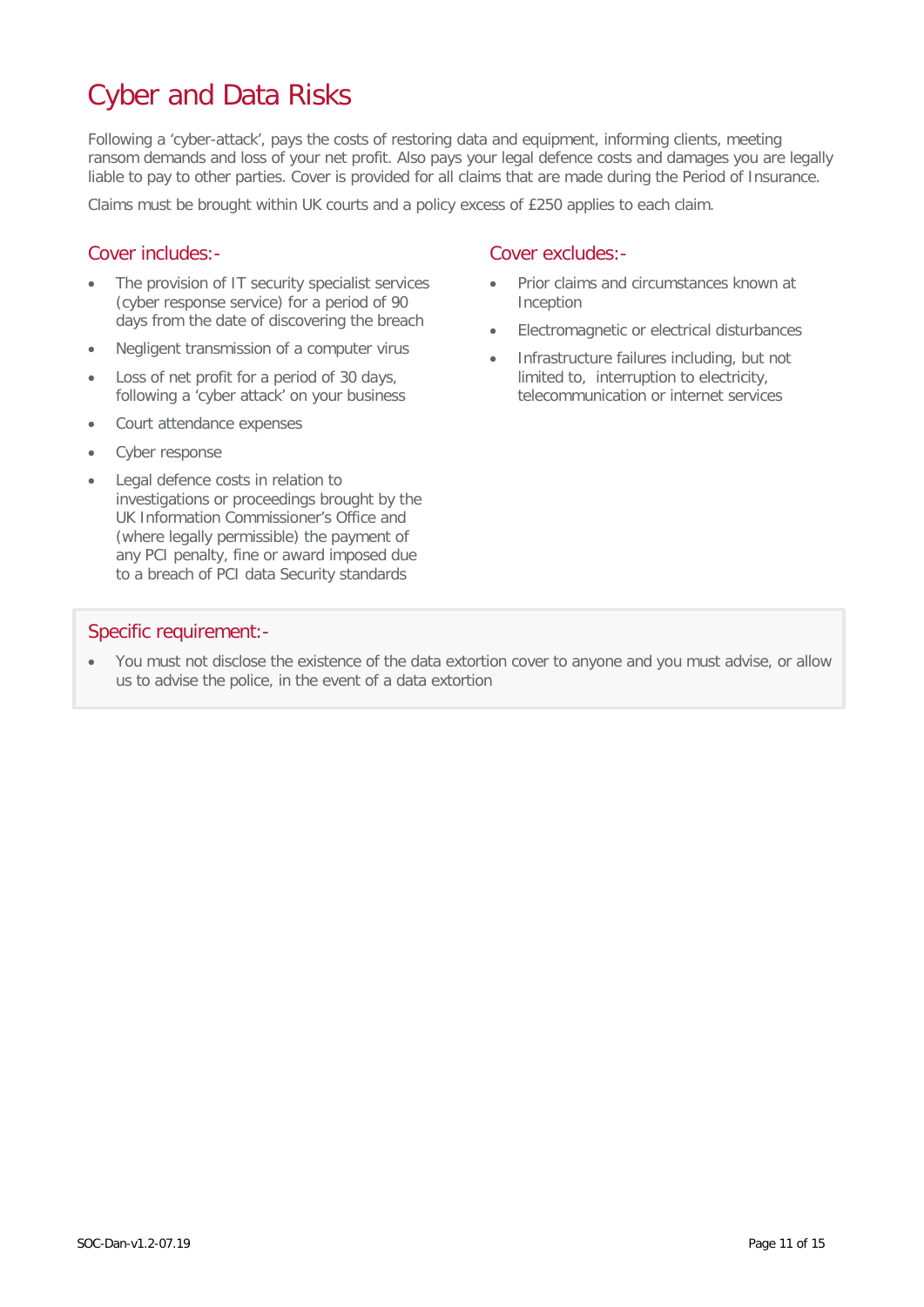# <span id="page-11-0"></span>Legal Expenses

Covers your legal costs for legal or professional representation incurred in the following types of disputes brought within the UK in the course of your business.

#### Cover includes:-

- Employment disputes
- Employment compensation awards
- Property and landlord and tenant disputes
- Criminal defence
- Tax protection
- Regulatory compliance
- Court attendance costs
- Employee extra protection
- Restrictive covenant cover
- Negotiation cover
- Contact disputes

A limit applies to all losses in total for the period of insurance

#### Cover excludes:-

- Claims where there is no reasonable prospects of success
- Any costs being incurred before we have agreed to them being incurred
- Pre-existing circumstances
- Your failure to reinstate an employee if ordered by an employment tribunal

#### Specific requirements:-

- You must consult and follow the advice of the Markel legal helpline in certain circumstances, including
	- o Before disciplining, suspending, dismissing or making unfavourable changes to an employee's contract of employment
	- o When you are notified of a grievance, a complaint or discrimination by an employee
	- o When an employee resigns or walks out after expressing dissatisfaction

OR

• Comply with the ACAS code of practice if applicable.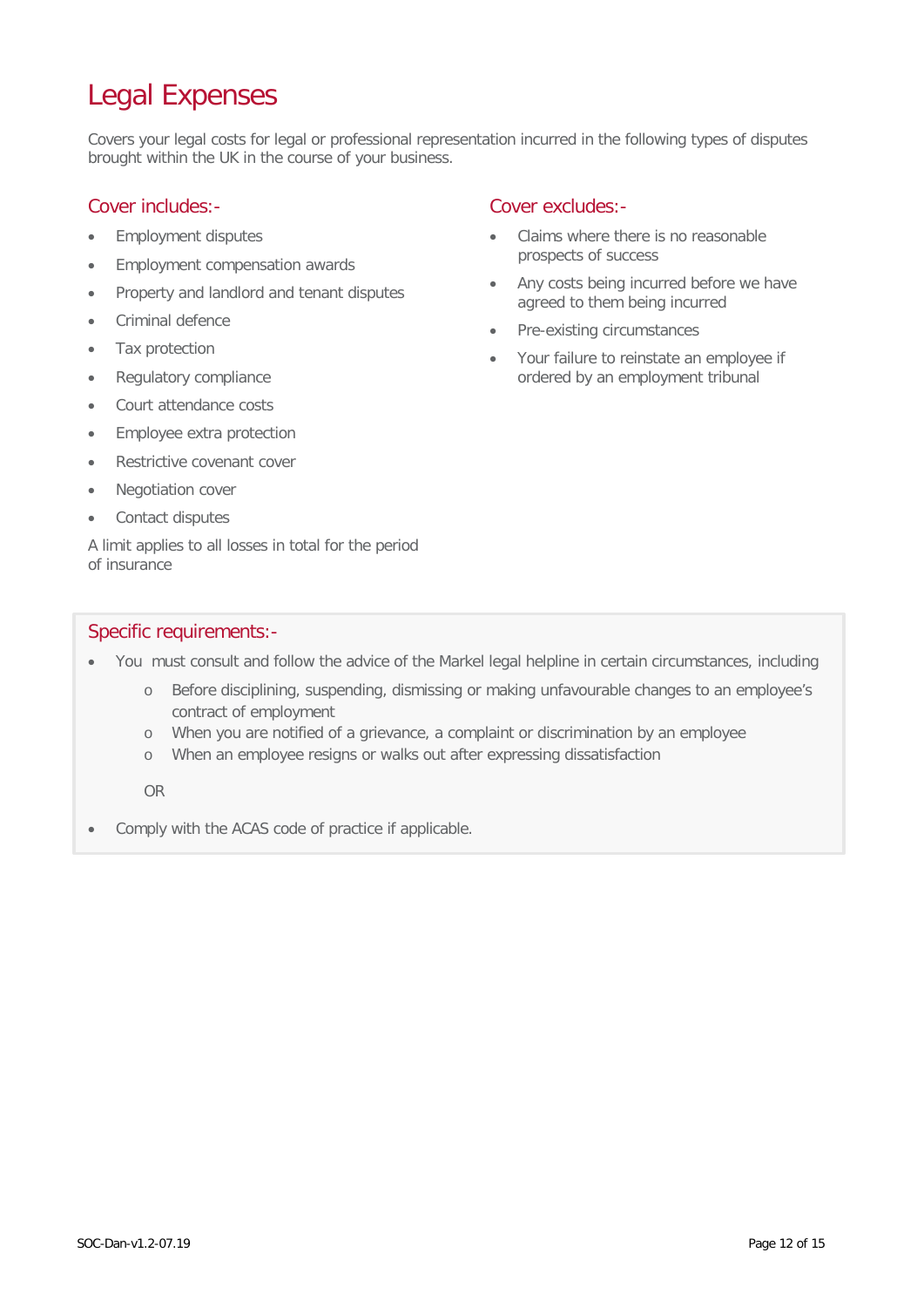### <span id="page-12-0"></span>How to Make a Claim and Assistance Helplines

#### How to make a claim

If you want to make a claim under this policy, contact us by

- writing to our claims team at Markel (UK) Limited, Verity House, 6 Canal Wharf, Leeds LS11 5AS, or
- phoning our claims team on 0345 355 2227, or
- email our claims team [claimsuk@markelintl.com](mailto:claimsuk@markelintl.com)

quoting your policy number and the name of this policyholder shown in the policy schedule.

**You must comply with the claims conditions.** These can be found under 'claims conditions that apply to this policy as a whole'.

If you fail to comply with these conditions we may not pay your claim or any payment could be reduced.

#### Fee dispute helpline

- Policyholders who purchase the Professional Indemnity section of cover receive access to specialist solicitors DWF, who provide a free fee dispute helpline service. You can contact the helpline for legal guidance and support on debt recovery issues.
- **Telephone**: 0333 0103898 (Mon-Fri, 9.00am 5.30pm)
- **Email**: markel.debtrecovery@dwf.law

#### Public relations response service

- In the event of a claim, policyholders who purchase the Professional Indemnity, Directors and Officers Liability, Cyber Liability or Legal Representation and Employment Disputes sections of cover receive access to a specialist public relations organisation, The Counsel House, to help manage certain situations where there is a risk to your business as a consequence of adverse press, publicity or media attention.
- **Telephone**: 0345 355 2227
- **Email**: claimsuk@markelintl.com

#### Cyber response service

- This service provides access to specialist solicitors at Markel Law and information security experts who will give expert legal and technical IT security guidance on issues arising from cyber and data protection risks.
- **Telephone**: 0333 234 2471 (Mon-Fri, 9.00am 5.30pm)

#### Legal helpline

• This provides access to a dedicated team of specialist solicitors for guidance and support on legal matters relating to your business activities, including health and safety, starting up a business, legal structures, client contracts and more.

**Telephone**: 0333 2342 046 (available 24 hours a day, seven days a week)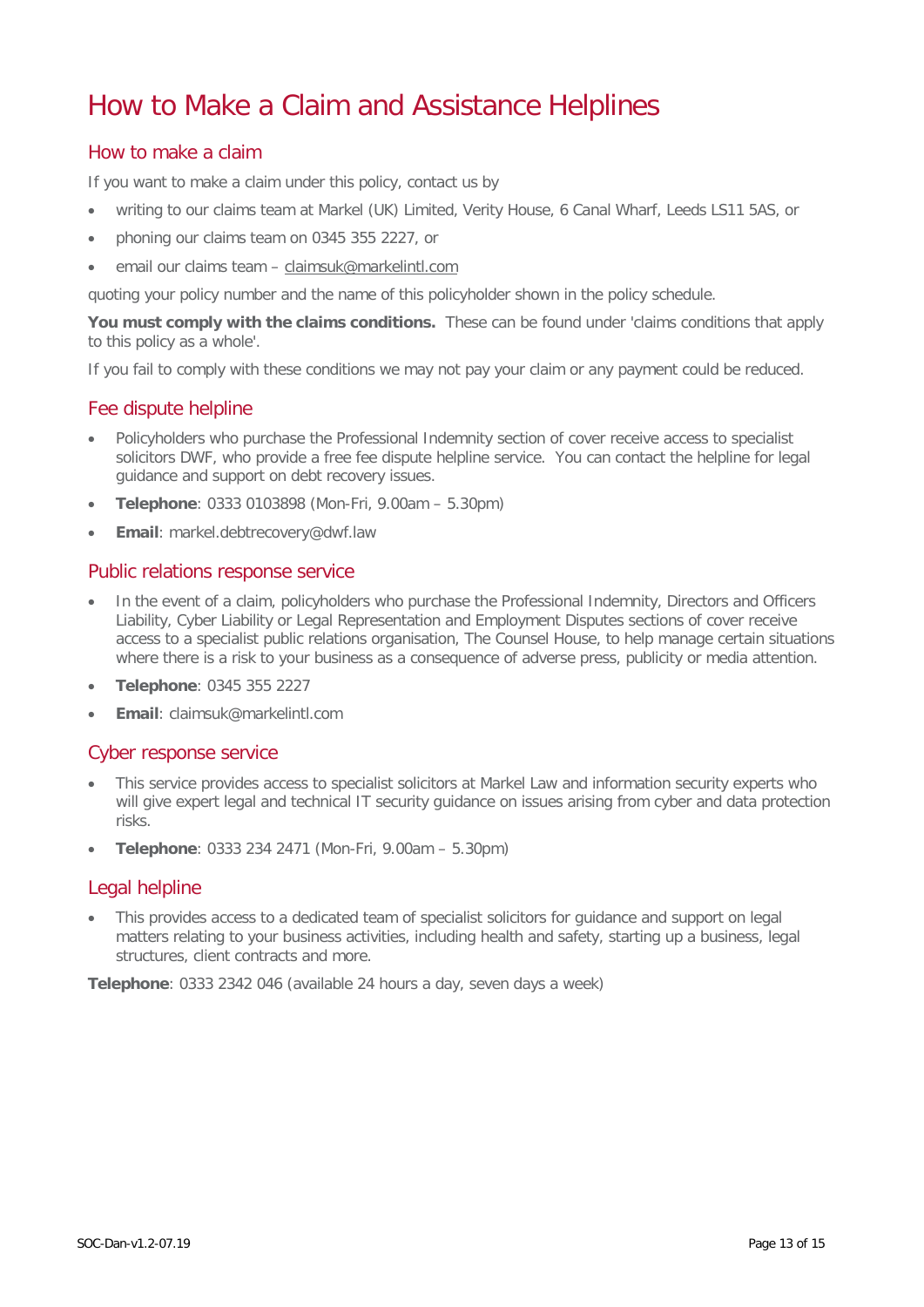### <span id="page-13-0"></span>General Information

#### Cooling-off period

This policy has a cooling-off period of 14 days from either:

- the date you receive this insurance policy, or
- the start of the period of insurance shown in the policy schedule

whichever is the later.

#### How to make a complaint

Our aim is to ensure that all aspects of your insurance are dealt with promptly, efficiently and fairly. At all times we are committed to providing you with the highest standard of service.

If you have any questions or concerns about your policy or the handling of a claim you should contact us.

In the event that you remain dissatisfied and wish to make a complaint you can do so at any time by either writing to:  $\qquad \qquad \text{or to:}$ 

Markel (UK) Limited Verity House 6 Canal Wharf Leeds LS11 5AS Markel International Insurance Company Ltd 20 Fenchurch Street London EC3M 3AZ

Complaints that cannot be resolved in this way may be referred to the Financial Ombudsman Service.

If you were sold this product online or by other electronic means and within the European Union (EU) you may refer your complaint to the EU Online dispute Resolution (ODR) platform. Upon receipt of your complaint the ODR will escalate your complaint to your local dispute resolution service – this process is free and conducted entirely online.

You can access the ODR platform on<http://ec.europa.eu/odr>

#### The Financial Ombudsman Service (FOS)

The FOS is an independent service in the UK for settling disputes between consumers and businesses providing financial services. You can find out more information on their web-site.

The contact details for the FOS are:

The Financial Ombudsman Service Exchange Tower London E14 9SR

Telephone: 0800 023 4567 (calls to this number are free from 'fixed lines' in the UK, or

0300 123 9123 (calls to this number are charged at the same rate as 01 and 02 numbers on mobile tariffs in the UK)

Email: [complaint.info@financial-ombudsman.org.uk](mailto:complaint.info@financial-ombudsman.org.uk)

Website: [www.financial-ombudsman.org.uk](http://www.financial-ombudsman.org.uk/)

In certain situations you will not be able to refer your complaint to the Financial Ombudsman Service.

If you are a large business with an annual turnover of over two million euros (or the equivalent in pounds sterling) and you employ more than 10 employees, you are not eligible to refer your complaint to the Financial Ombudsman Service. If you are unsure whether you are able to refer your complaint, please contact the Financial Ombudsman Service.

Making a complaint does not affect your right to take legal action.